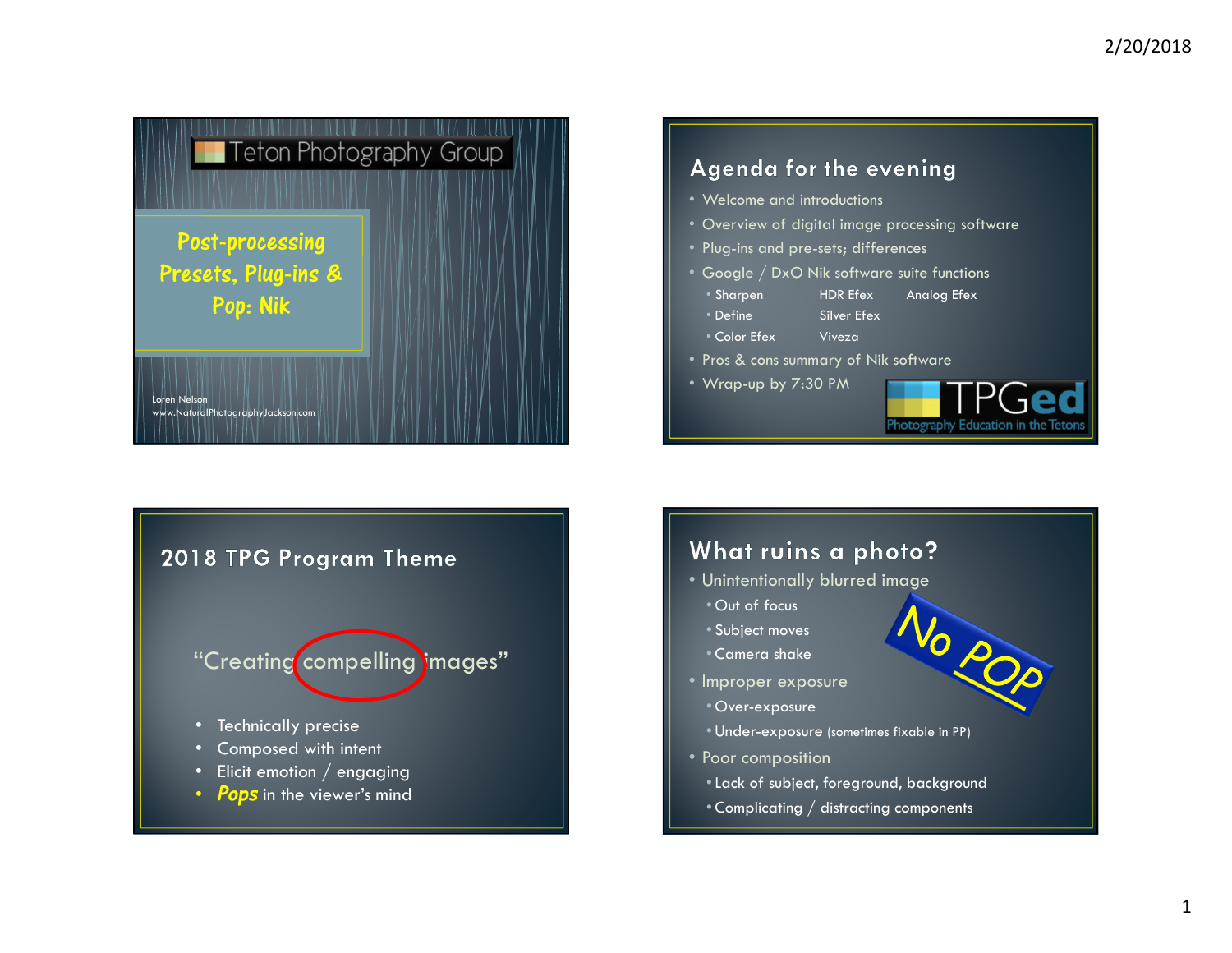## **Learning Objectives**

At the end of this session, you will be able to:

- List the plug-ins available in the Nik suite
- Explain the difference between the plug-ins
- Understand and use local control points
- Use and create pre-sets and recipes in Nik software
- Create unique and dynamic images
- Improve your digital post-processing skills

## Pre-sets, plug-ins & pop

# Repeat after me...

- There is no one, single workflow
- My workflow is not the only way
- Workflow changes with images / outputs
- There are lots of ways to skin a cat
- Find what is best for you

## Always have a workflow in mind

# Efficiently Meticulously<br>LightRoom vs PhotoShop

#### **LightRoom**

- Synchronized editing
- Image storage system
- Database / search engine
- Adobe Camera Raw
- Image-level editing
- Non-destructive edits
- Limited local edits

#### **PhotoShop**

- Single image editing
- Bridge is viewer
- Adobe Camera Raw
- Pixel-level editing
- Destructive edits
- Smart objects
- Layers & overlays
- Masks
- Content-aware fill

#### The programs are different but complementary.

### Presets vs Plug-ins

- Presets (think settings)
	- Available in both Lightroom & Photoshop
	- Function: To change multiple settings at one time
	- Almost any setting and any metadata
	- •Lightroom: Import, Develop, Metadata, Export
- Plug-ins (think operations)
	- Complex 'actions', filters, operations
- Some in Lightroom; many in Photoshop
- Some stand-alone's act like plug-ins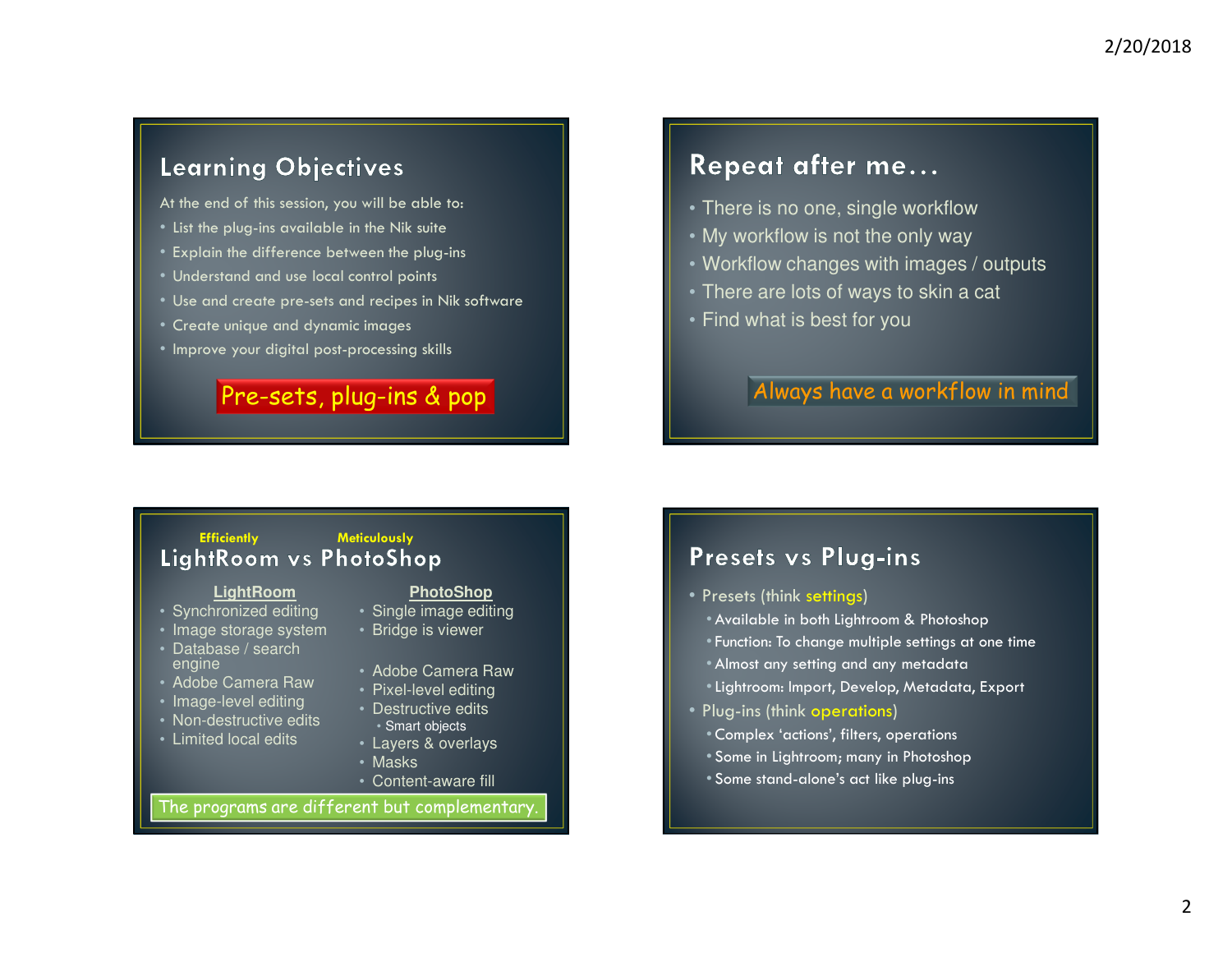29 ا ھ

# LightRoom Modules

- Library organize your images • Import, export, publish images
- Develop process your images
- Map geo-tag your images
- Book create a photo book
- Slide show create a slideshows<br>• <sup>Drint</sup> print vour images
- Print print your images
- Web create a web objects<br>• "Fait In" function
- "Edit In" function



#### **Nik History**

- Nik stand alone company <sup>1995</sup>
- Google purchase <sup>2012</sup>
- $\degree$  Starting cost  $\sim$  \$500 for entire suite
- $\degree$  2013 dropped cost to  $\sim$ \$150
- 2016 made programs <u>free</u>
- May 2017 no further development / updates

• DxO purchase – October 2017

- Integrated into DxO OpticsPro RAW now called DxO PhotoLab
- Reportedly plan major update in Mid-2018
- $\bullet$  No word about cost of update  $/$  subscription?

# Why consider Nik plug-ins?

- The price is right!
- Compatible with Photoshop & Lightroom in Mac or PC

Efficiency

- Highly automated processing
- Customizable
- Presets
- Recipes

## Plug-ins and Workflow

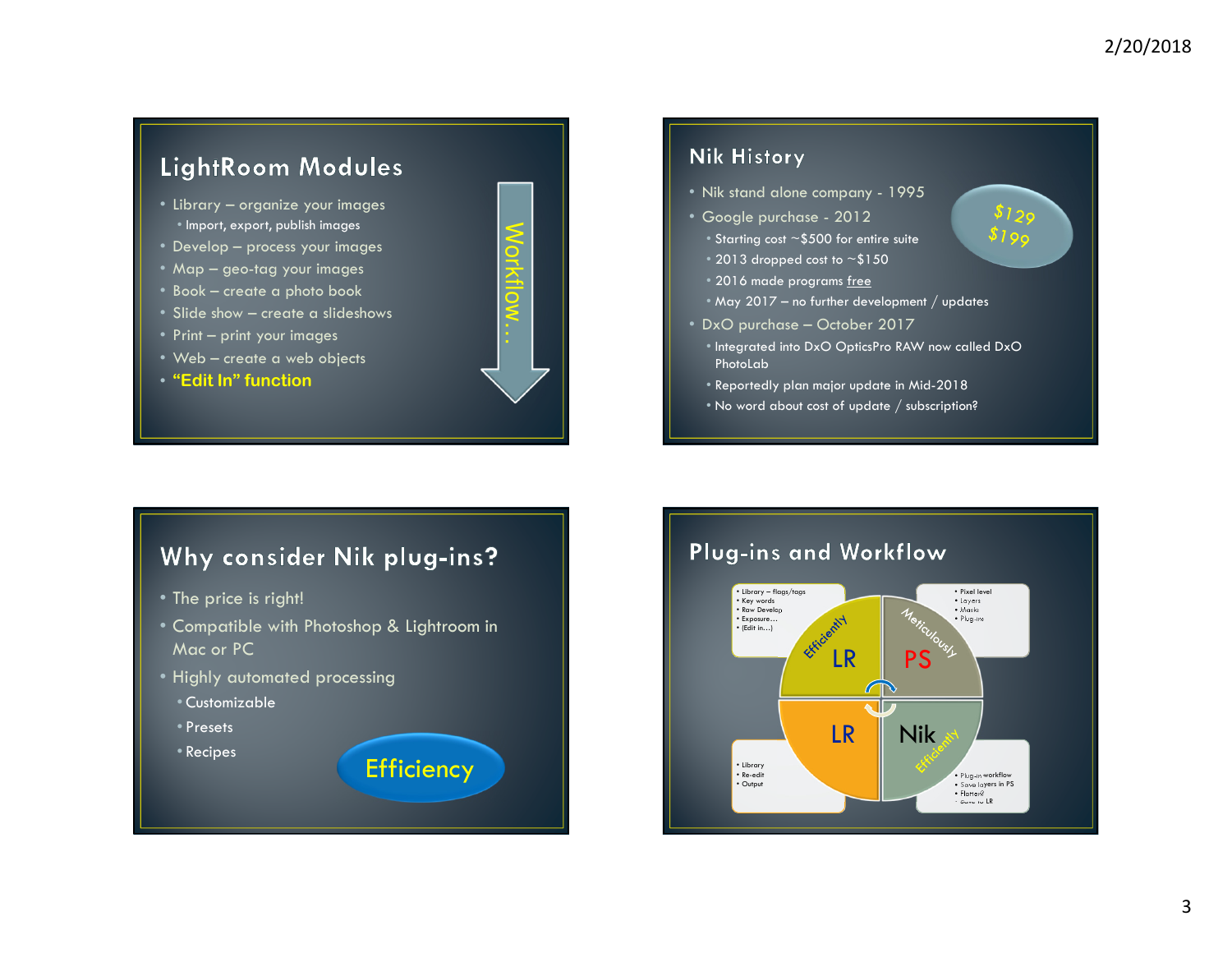

#### My Goal with Presets and Plug-ins



- Allow me to efficiently see what my vision may be
- Get me close to my vision quickly
- Allow several options within my vision
- Provide tools for the final 20%

I get bored if I spend more than about 3 minutes on an image.

# The Nik Tool Suite

#### Common Characteristics

- Presets / filters
- Adjustments
- Recipes
- Control points

#### Free-standing Operation?

- HDR Efex Pro
- Also directly from Lightroom

| <b>PERCHAE TOOL</b>           |                       |  |                        |  |
|-------------------------------|-----------------------|--|------------------------|--|
| Dfine 2                       |                       |  |                        |  |
| Dfine 2                       | Skin                  |  |                        |  |
| Background                    | Sky                   |  |                        |  |
| <b>Hot Pixels</b>             | Shadows               |  |                        |  |
| <b>Fine Structures</b>        | <b>Strong Noise</b>   |  |                        |  |
| Viveza 2                      |                       |  |                        |  |
| Viveza <sub>2</sub>           |                       |  |                        |  |
| <b>HDR Efex Pro 2</b>         |                       |  |                        |  |
| Merge (Multiple Image Series) |                       |  |                        |  |
| Tone Mapping (Single Image)   |                       |  |                        |  |
| <b>Analog Efex Pro 2</b>      |                       |  |                        |  |
| Analog Efex Pro 2             |                       |  |                        |  |
| <b>Color Efex Pro 4</b>       |                       |  |                        |  |
| Color Efex Pro 4              |                       |  |                        |  |
|                               |                       |  | <b>Filters Recipes</b> |  |
| <b>Contrast Color Range</b>   | Polarization          |  |                        |  |
| Darken / Lighten Center       | <b>Pro Contrast</b>   |  |                        |  |
| <b>Detail Extractor</b>       | <b>Tonal Contrast</b> |  |                        |  |
| <b>Silver Efex Pro 2</b>      |                       |  |                        |  |
| Silver Efex Pro 2             |                       |  |                        |  |
| <b>Sharpener Pro 3</b>        |                       |  |                        |  |
| <b>RAW Presharpener</b>       |                       |  |                        |  |
| <b>Output Sharpener</b>       |                       |  |                        |  |
| <b>Tools</b>                  |                       |  |                        |  |
| Settings                      |                       |  |                        |  |

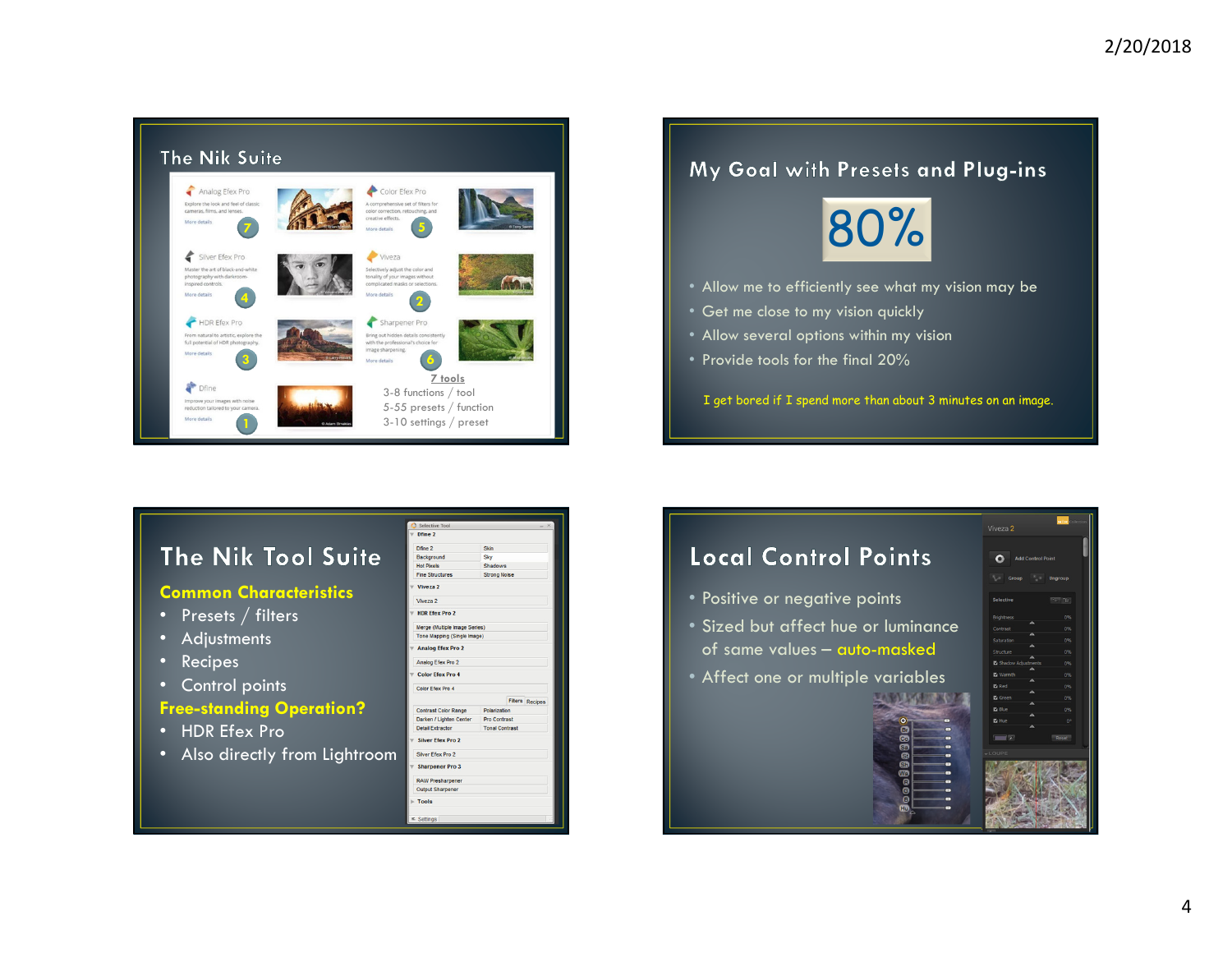# Dfine 2

- Noise reduction (luminance/contrast and color)
- All RGB channels or isolated
- Analyzes multiple regions and smooths noise
- Auto vs manual (auto is fast & powerful)
- Local control points
- First step in most advanced workflow
- Creates new layer in Photoshop

### Raw Pre-sharpener (Sharpener Pro 3)

- Pre-sharpening raw files when other tools are <u>not</u> used
- General and local pre-sharpening tool
- Many recommend sharpening at end of workflow
- Creates new layer in Photoshop

#### Output Sharpener (Sharpener Pro 3)

- Post-sharpening TIFF/PSD files
- General and local sharpening tool
- Selective (adaptive) sharpening
- Local contrast and focus (blur)
- Sharpening at end of workflow
- Creates new layer in Photoshop



 $\overline{m}$ 

# Color Efex Pro 4

- Color image contrast and sharpening/detail extractor
- Many presets for each filter
- Can combine filters in recipes
- Local +/- control points
- Can adjust the "strength" of effect
- Creates new layer in Photoshop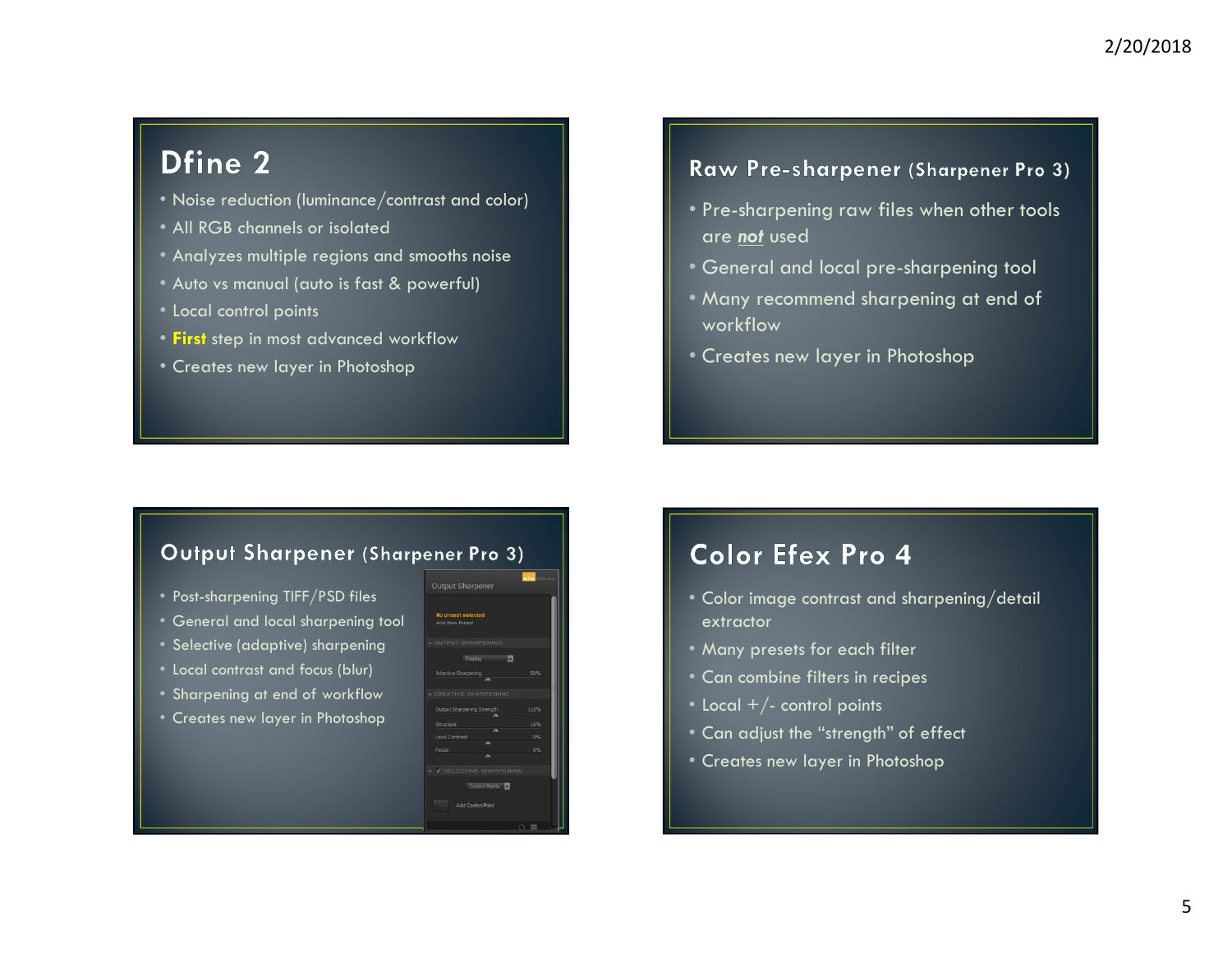# **HDR Efex Pro 2**

- Multiple image HRD conversion and presets
- Single image tone mapping
- 32 bit conversion
- Multiple pre-sets
- Flexible "strength" adjustments
- Does NOT create a new layer in Photoshop
- Stand alone and Lightroom direct also

# Viveza 2

- General tone and color adjustments
- Levels and curves
- Local adjustments tools
- Control points



# **Analog Efex Pro 2**

- Plug-ins for vintage film looks
- Can make your \$6,000 digital camera produce the film quality of a Brownie or Instamatic
- Create film technical errors
- Many presets and tools
- Not exactly sure why you would use this?

| Analog Efex Pro 2                      |            |
|----------------------------------------|------------|
| $\blacktriangledown$ BASIC ADJUSTMENTS |            |
| <b>Detail Extraction</b>               | 20%        |
| <b>Brightness</b>                      | 0%         |
| Contrast                               | 35%        |
| <b>Saturation</b>                      | <b>OBS</b> |
| <b>Control Points</b>                  |            |
| V DIRT & SCRATCHES                     |            |
| V / LENS VIGNETTE                      |            |
| > / FILM TYPE                          |            |
| $Q - \overline{Q}$<br>$x^2$ Vary       | Save       |
|                                        |            |